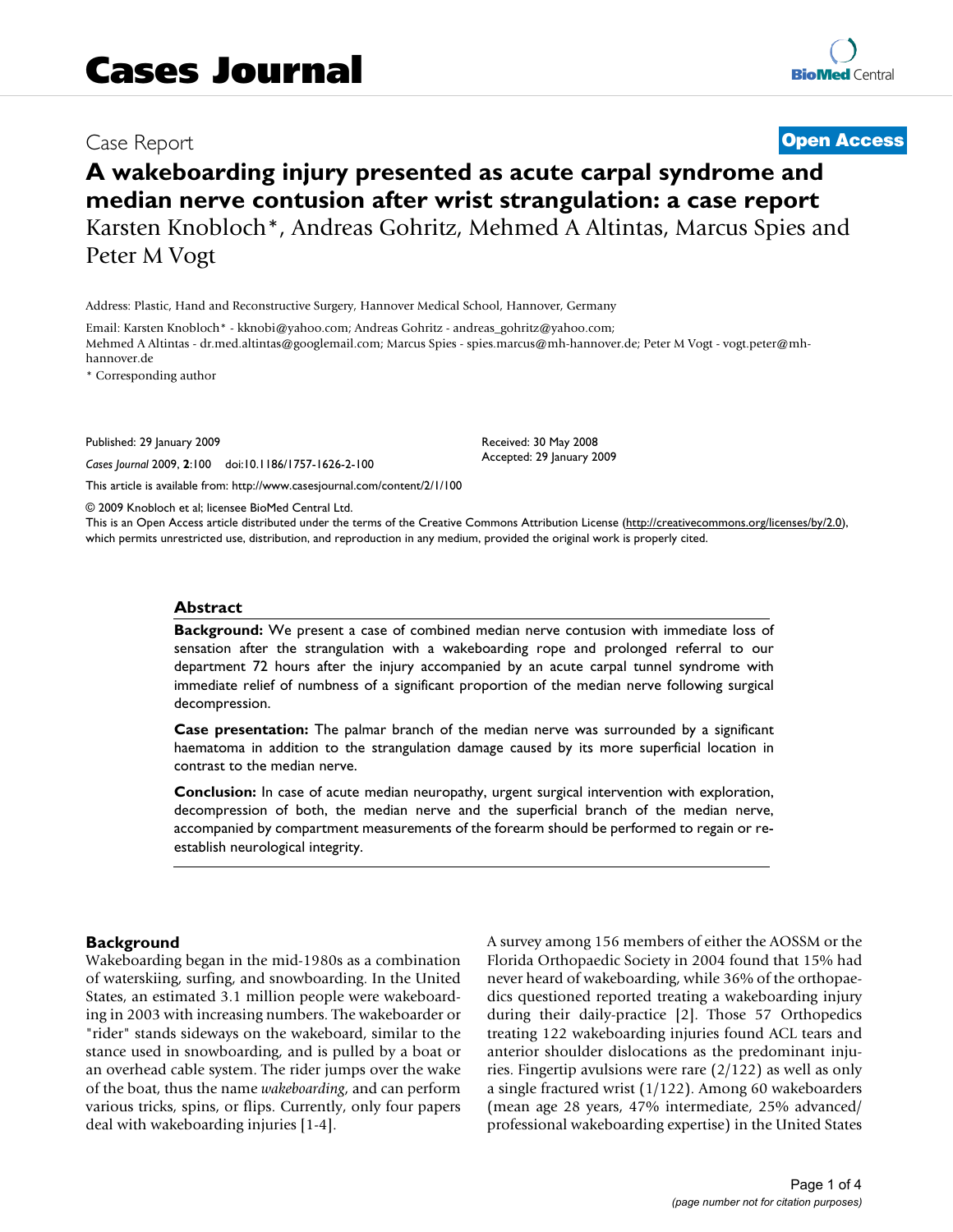with 82 injuries, only one fractured hand was encountered. Currently, no acute nerve compressions have been reported related to wakeboarding injuries. Acute nerve compression following water sport injuries has been reported in a single case concerning a bilateral peroneal palsy secondary to knee boarding behind a water ski boat [5].

While propeller injuries incurred in boating accidents have been reported in a case series of 32 injuries in a 15 year period [6], rope injuries in sports are rare. A facial trauma has been encountered following a snapped-back water ski towbar in a 28-year-old woman spotting a waterskier from the back of a boat striking her right eye with a hyphema, ecchymosis of the right eyelids, a right cheek laceration and a displaced maxillary fracture of the right medial wall and floor of the orbit necessitating several ophthalmic surgical procedures [7].

We report on a case with an acute carpal syndrome with concomitant median nerve contusion and soft tissue laceration of the palmar wrist following rope strangulation in mechanical towing machine in a wakeboarding athlete.

### **Case report**

A 19-year-old male was admitted to the Department of Plastic, hand and reconstructive surgery due to persistant dysaesthesia of the median nerve-supplied area and a soft tissue laceration of the palmar wrist following a wakeboarding accident three days before. As an intermediate wakeboarding athlete starting to wakeboard one year ago, he was wakeboarding on the largest German artificial wakeboarding circled nylon cable system on a lake with a speed of 40 km/h, when the automatic nylon cable system stopped immediately due to an overlapping wire. The male wakeboarder dived in the lake and got struck in the loose nylon cable system with his trunk and the hand. He managed to get off with the trunk still caught with his wrist in the nylon cable, when the nylon cable system was activated by chance and he was pulled 1/4 of the radius of the lake with a speed of 40 km/h, suffering a strangulation of his wrist with immediate numbness of the mediannerve supplied area of the left hand. Furthermore, he had a laceration of the palmar aspect of the wrist covering 0.5 × 5 cm tissue size.

At admission in a rural hospital, the two-point discrimination was > 15 mm for the entire interdigital nerves N1– N7 of the left hand as sensory loss in the median-nerve supplied area. The ulnar nerve was found without any pathology. Furthermore, he could not perform a wrist flexion, while wrist extension was possible. The capillary refill was 1s for all five fingertips. No distinct pain in the snuff box area was evident on admission. The left elbow joint had full range of motion, supination and pronation

was limited due to persistent pain at the wrist level. Resting on a plaster, he was transferred three days after the initial injury with persistent clinical lesion of the median nerve in our department.

Conventional x-ray of the hand and the wrist found regular articulation without an evident bony lesion. No disruption of the scapular-lunar ligament was noted. Computer tomography of the wrist and the hand proofed regular bony structures (figures 1a, b). In the operating room dorsal compartment pressure of the forearm was 19 mmHg, at the palmar compartment of the flexor carpi ulnaris muscle 16 mmHg, which were both normal. The median nerve, 72 hours after the initial strangulation injury, appeared with hyperaemia and moderate swelling and limited haematoma in the carpal tunnel more according to a median nerve contusion. The palmar branch of the median nerve was surrounded by a significant haematoma, which was evacuated. The ulnar nerve was inspected and found without any significant signs of injury or haematoma.

The laceration area was excised completely and the skin could be closed primarily without compression with one subcutaneous drainage being inserted. On postoperative day 1, the patient regained the sensory function of the hand following 72 hours of acute carpal tunnel syndrome with median nerve contusion with remaining dysaesthesia of the thenar skin supplied by the palmar branch of the median nerve. On postoperative day 5 the patient was discharged home after an uneventful postoperative course. He complained of minor dysaesthesias in the mentioned thenar area with recurrent intensity and was advised to recovery for a total of four weeks before returning to sport.

#### **Discussion**

Wakeboarding is a recent water sport with similarities to snowboarding regarding the board configuration and water ski as far as the pulling mechanism is concerned with mechanical cables or a boat pulling the wakeboarder. Mechanical cables as such can cause severe injuries [7], as seen in our case with a wrist strangulation with consecutive acute carpal syndrome, acute median nerve contusion and soft tissue laceration necessitating urgent surgical median nerve decompression and wound management.

Acute carpal tunnel syndrome is a rare entity. Following displaced physeal fractures of the distal radius among 109 children, two of them developed an acute carpal syndrome [8]. Volar displaced fragments of the distal radius are likely to cause acute carpal syndrome by decreasing the space in the carpal tunnel [9-11].

Acute median neuropathy after wrist trauma has been differentiated in acute carpal tunnel syndromes, necessitat-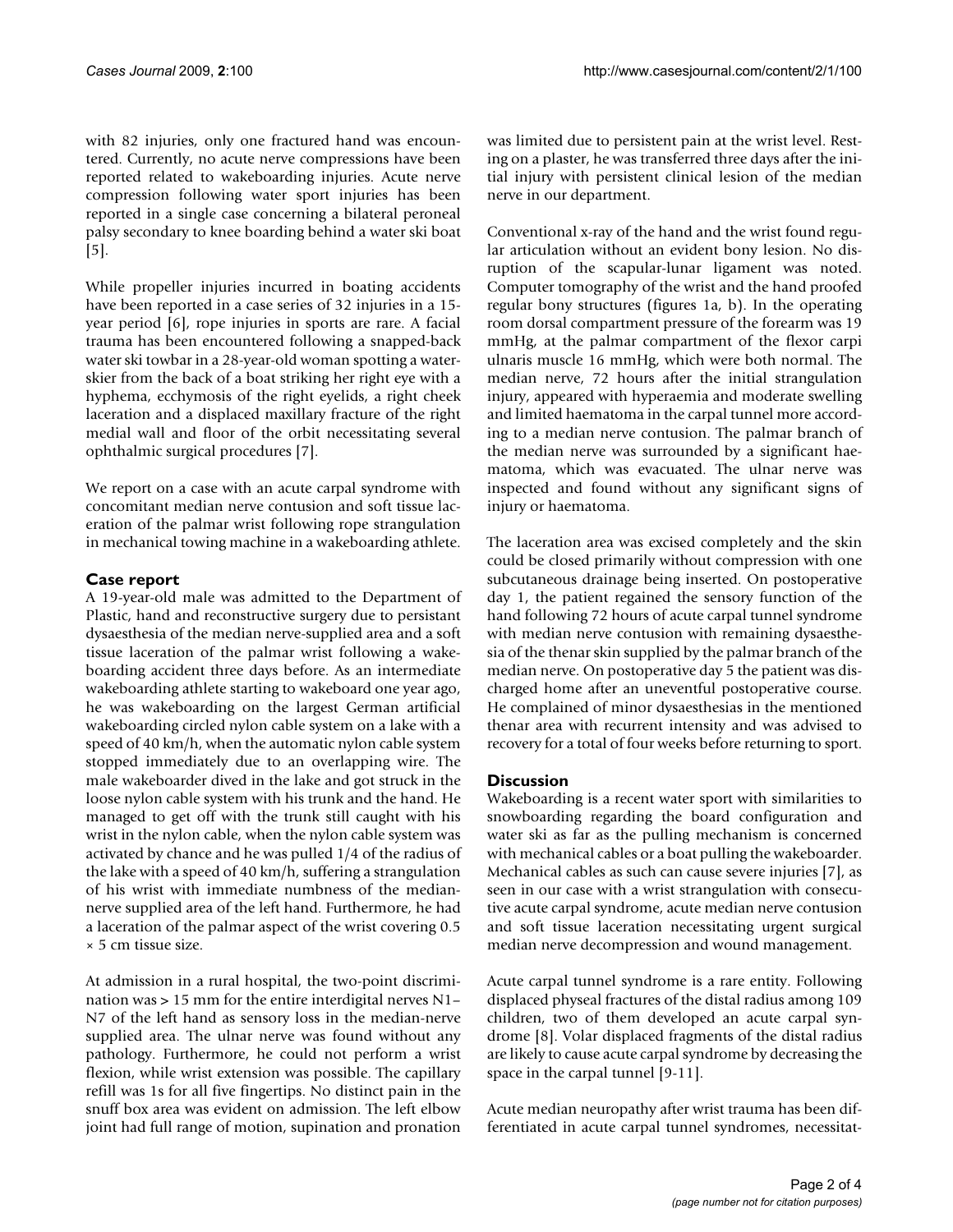

Computer tomography of the wrist and th **Figure 1** e hand proofed regular bony structures **Computer tomography of the wrist and the hand proofed regular bony structures**.

ing urgent carpal tunnel release within 40 hours of the onset of the numbness and elevated carpal canal pressures greater than 40 mmHg from median nerve contusions, with normal carpal tunnel pressures, which are supposed to be treated by observation only [12]. In contrast, we present a case of combined median nerve contusion with immediate loss of sensation after the strangulation and prolonged referral to our department 72 hours after the injury accompanied by an acute carpal tunnel syndrome with immediate relief of a significant proportion of the median nerve following surgical decompression. We found only a minor haematoma within the carpal tunnel and no forearm compartment syndrome with normal compartment pressures. However, the palmar branch of the median nerve was surrounded by a significant haematoma in addition to the strangulation damage caused by its more superficial location in contrast to the median nerve.

Carpal fractures have been found in associated with acute carpal syndromes in case studies, such as after traumatic volar dislocation of the trapezoid [9,13], hamate and triquetral fracture [9,14,15] after scaphoid pseudarthrosis with concomitant rupture of the long flexor muscle tendon of the thumb, or scaphoid and 5<sup>th</sup> metacarpal bone [16] as well as distal pole of the scaphoid and hamate fracture [14]. Among athletes, exertional carpal tunnel syndrome has been encountered among a golf player [18]. Acute carpal tunnel syndrome has been reported in a diver following decompression illness [17]. Among 3 or 22 drivers of the 1998 formula 1 World Championsship drivers [18] either exertional or chronic carpal tunnel syndrome has been complained. Wheelchair athletes are often encountered with chronic carpal tunnel syndrome [1,12] as well as rock climbers [21,22] and body building athletes [23].